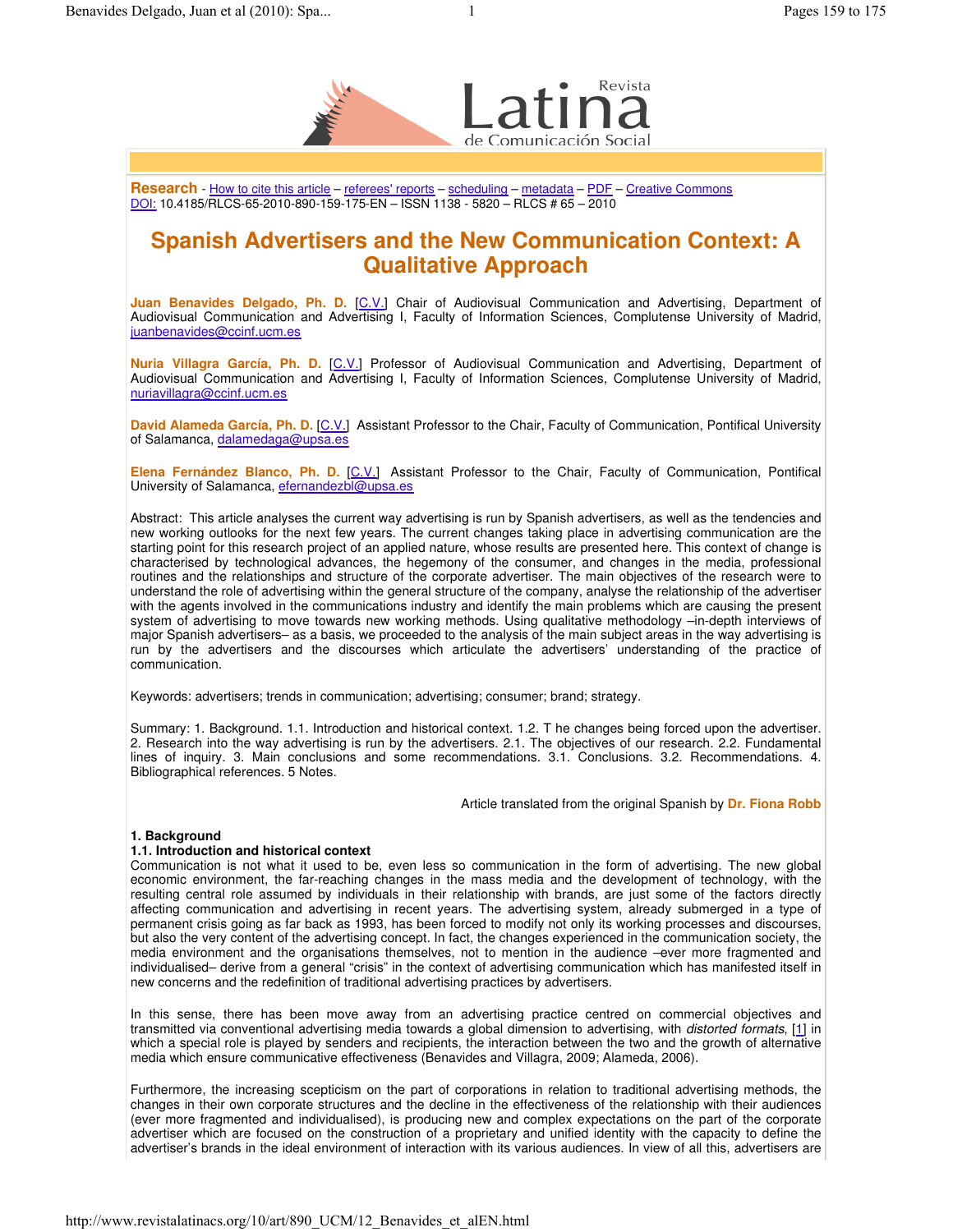In this paper we present a collection of reflections and conclusions which are the direct result of research carried out from within the Spanish Association of Advertisers (*Asociación Española de Anunciantes*, AEA). [2] However, new material has also been added which we believe is the result of the same research. This was not included at the time so as to remain within the research's proper scope, context and objectives but nevertheless undoubtedly forms part of it and relates to the concerns we observed among advertisers themselves.

## **1.2. The changes being forced upon the advertiser**

The situation briefly summarised above explains the kind of bewilderment and uncertainty currently experienced and expressed by the advertiser in conducting communication and more specifically advertising. In our view, the advertiser regards itself with no choice but to deal with a series of changes which are affecting the diverse interlocutors in the communicative process and which require diverse approaches in terms of both definition and analysis and are affecting its decisions. We will briefly describe these changes.

### **1.2.1.Changes in the media and the techniques applied**

The principal and most important change is that affecting the media themselves. It is no longer appropriate to understand communication as a directional process in which a social sender-advertiser conveys information or, in advertising terms, sets out to persuade a recipient, that is, a consumer. This way of understanding the process belongs to the past. So too, however, does the combination of conventional formats (ATL) with unconventional (BTL). These concepts and models continue to be used more out of habit and convenience than anything else. Far from explaining the reality, they obscure it. Nowadays the processes of communication are more direct and interactive between companies and social groups, all of whom are much more knowledgeable about what advertising signifies and represents and the very notion of the media**.**

Given this situation, the advertiser seeks out new formulas which allow it to communicate with greater effectiveness and using a creative approach that combines form and content. This requirement explains the appearance and development of new formats and supports, [3] and the integration of different modes of communication into the traditional supports . And while all this is going on, new questions arise in the advertiser's mind, ranging from the role which marketing ought to assume within its company to the demands of a consumer who *knows* a lot more about what communication and advertising is all about and, moreover, interacts directly with it. Consequently, a deeper knowledge of the consumer has become absolutely indispensable given that the consumer's behaviour is changeable and does not follow the traditional patterns which have traditionally served as a reference point in marketing.

### **1.2.2. Change in the communications industry**

Given what we have just said, and as a consequence of these new communication *scenarios*, the communications industry is undergoing important changes which are calling into question the established routines of the profession. We will single out four of these as fundamental:

- The emergence and development of new platforms and communications tools, such as the internet, mobile telephony and digital media.

- The gradual concentration of agencies and other companies operating in the industry into large corporate groups (Mattelart, 2000).

-The increasing saturation in advertising, which spurs the search for new supports and ways for corporations to make contact with their various publics, as well as a breakdown in and *hybridisation* of traditional formats in favour of the development of new modes of communication within the ambit of digital technologies.

- The new role of the recipients, who are being turned from the passive subjects in the entire communication process into its leading players.

### **1.2.3. Changes in the corporate advertiser's relationships and structure**

However, these changes, which are affecting the different agents in communication, are directly influencing the advertiser and its understanding of its role and relationships with advertising agencies and other media-related suppliers as well as with consumers themselves.

The loss of trust in conventional commercial communication (Infoadex, 2008) has led the advertiser to seek out more novel techniques (with names as varied as advertainment, branded content, viral marketing, guerrilla marketing, street marketing, etc.) and more direct ones, among which public relations, direct marketing or events stand out.

To this vibrant landscape can be added the development of new areas of communication management in the company –corporate communication and internal communication– which are targeted not just at consumers but a much wider and global public. The simultaneous functioning of these three areas (commercial, corporate and internal), which is sometimes run from within different departments, requires a redefinition of the corporation's communicative structures aimed towards the manufacture of more coordinated and coherent messages (Villafañe, 1999). As a result of this new performance context, the role of marketing itself is redefined, both in terms of its approaches as well as its focal points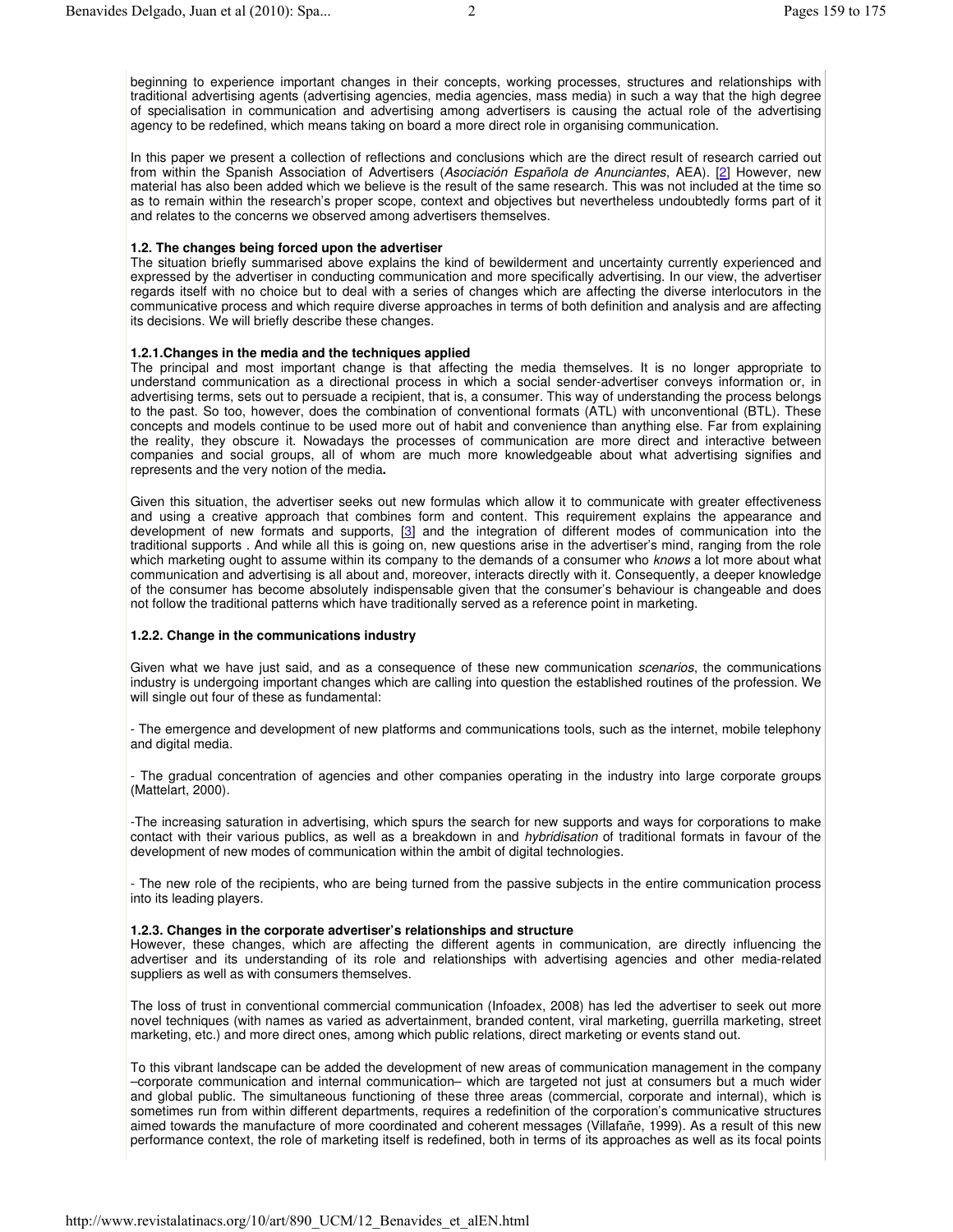There is no doubt that this situation requires a new approach to the very concept of advertiser, who is gradually integrated into a much more complex communicative reality within the organisation itself; its communicative role being more professional and involved in the development and definition of the company's communication strategy. Specialised companies are moving towards being simple companies serving their own needs.

# **1.2.4. Changes in the different audiences**

The recipients of messages via the media are more fragmented and their behaviour can no longer be explained on the basis of variables allocated by means of traditional segmentation (sex, age, place of residence, social class, etc.). At the same time, the average consumer is a lot more exacting and demands a personalised treatment, i.e. he wants brands to address him in a direct and individualised way.

The individual has, in a manner of speaking, immunised himself from commercial messages, manifests a certain degree of knowledge about marketing and distrusts the intentionality of advertising messages and the strategies of brands. Moreover, the individual has acquired greater experience over time in his relationship with the media and avoids advertising messages (especially in conventional media such as television, radio, cinema and newspapers), thus neutralising the communicative efforts of advertisers; the latter, conversely, are forced to seek out new formulas for addressing this new generation of consumers (Boschma, 2008) or "*crossumer*" (Gil and Romero, 2008). The individual therefore prefers more direct and participative forms of communication in which he can take on an active role and get involved when he wants to (Martí and Muñoz, 2006); furthermore, consumers have become senders of commercial messages or "*prosumer*s", thus actively participating in the story of constructing a brand (storytelling).

From this point of view the advertiser ought to define new forms of making contact with its different audiences by using more intimate communication codes. This fact also explains the use of messages more focused on values and emotional aspects in commercial communication.

# **2. Research into the way advertising is run by the advertisers**

# **2.1. The objectives of our research**

Summarising what has been said so far, it should be stressed that the models, agents and the role of the interlocutors in the processes of commercial communication are changing. Thus the advertiser finds itself submerged in uncertainty and distrust. This is the situation in which advertisers and corporations are operating and which the various agents in the advertising process are having to deal with; for that reason we have identified the need to investigate the new reality of the advertiser and, above all, identify precisely what point which this set of questions has actually reached. These were the initial framework and objectives of the research carried out during 2007 [5] from within the milieu of Spanish advertisers.

Our objective in addressing these concerns is to study the way advertising is run at present by Spanish advertisers and to define the tendencies and new working perspectives which can be detected for the following years. Our specific objectives can thus be summarised as follows:

a) To investigate the role of the advertising task within the general structure of the firm. The aim is to study the function played by the practice of advertising in the communicative development of the advertiser, identifying the location of the advertising department and its relationships of dependency within the corporation as a whole.

b) To analyse the relationships of the advertiser with the agents involved in the communications industry: advertising agencies, media agencies, marketing services agencies, etc. To pursue the study of the process of account allocation, degree of collaboration in the strategic and creative development and of the media, etc.

c) To identify the main problems that are redirecting the current system of advertising towards new working processes.

The research thus takes place in three phases:

1. Exploratory phase: consisted in the examination of secondary sources (the most important publications in the industry) with the aim of outlining the current advertising situation and its problems, as well as defining the sample of advertisers to be interviewed and the research variables.

2. Phase of design of methodology and fieldwork: the research methodology and the development of the fieldwork were defined based on the previous phase (see Table 1). Qualitative methodology was used based on carrying out 20 indepth interviews of large-scale Spanish advertisers. In implementing this phase, the realisation of *semi-structured indepth interviews based on a questionnaire* was selected (Patton, 1990 and Vallés, 1999).

Table 1: Technical file of the qualitative research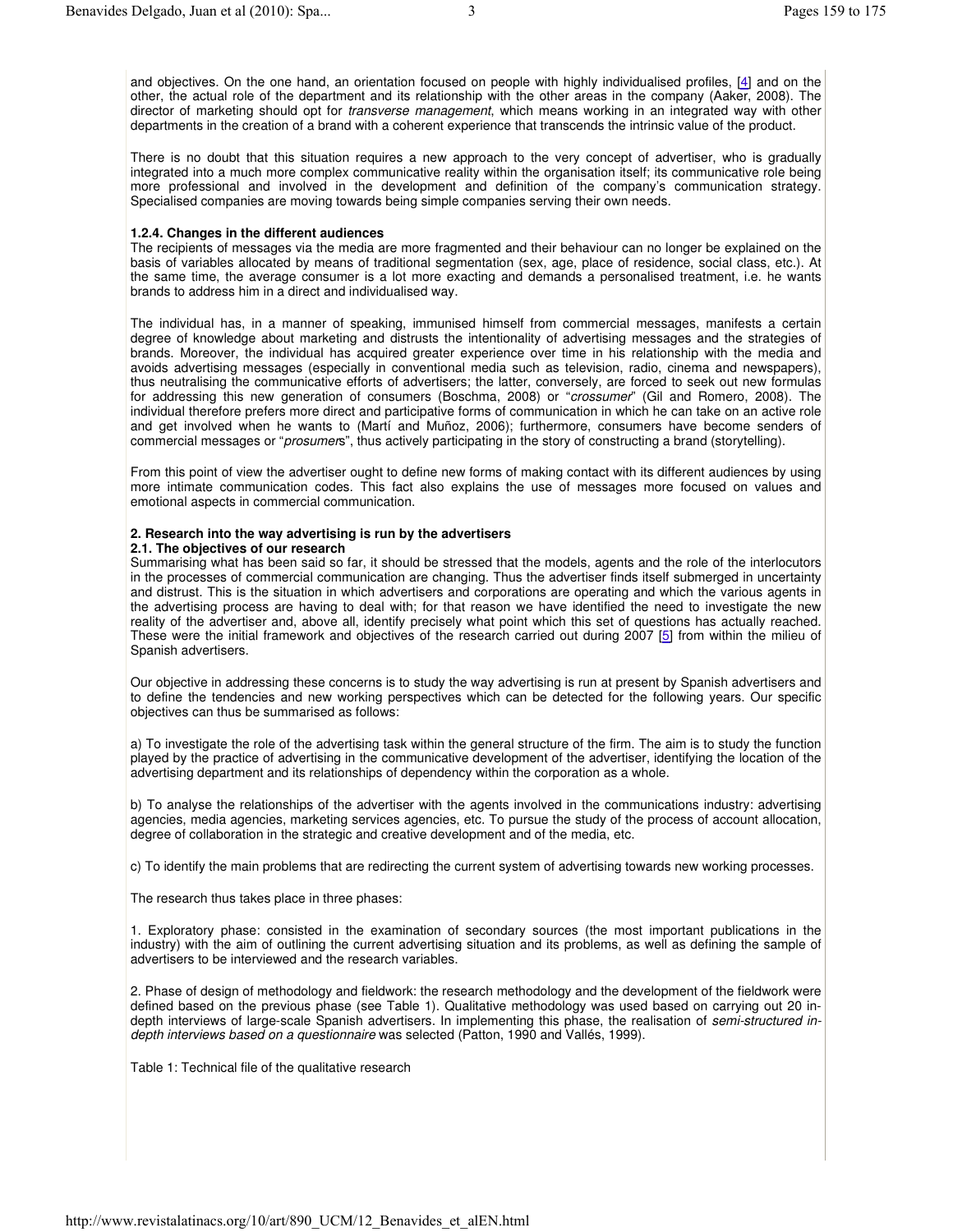| Food / Drink        | 6              |
|---------------------|----------------|
| Automobile          | 2              |
| <b>Distribution</b> | 2              |
| Electronics         | $\overline{c}$ |
| Energy              | З              |
| Finance             | 1              |
| Cleaning / Retail   | 2              |
| elecommunications   | $\overline{2}$ |
| Total tirms         | 20             |

The questionnaire developed for each interview consisted of five main blocks of subjects:

- a. THE WHO of the interviewee.
- b. WHERE IS COMMUNICATION LOCATED IN HIS COMPANY.
- c. WHAT TYPE OF COMMUNICATION IS REALISED.
- d. HOW DOES HE VIEW THE COMMUNICATION CONTEXT.
- e. THE FUTURE.

3. Analysis of the data based on established variables: in this phase the transcriptions of each interview were analysed, applying the technique of *discourse analysis* and determining how representative the discourse is on the basis of the degree of *discursive saturation* consistent with that methodology (Van Dijk, 1997).

### **2.2. Fundamental lines of inquiry**

The analysis of the interviews carried out highlights some data explained briefly here. We have divided the results into two main sections. Firstly, we set out the principal conclusions obtained from the analysis of each one of the subject areas which the advertisers were asked about in the interview questionnaire. Secondly, we set out the discourse detected on the basis of the transverse analysis of all the interviews.

### **2.2.1. The management of advertising and communication at the advertisers**

**2.2.1.1. Features characterising the advertiser (who): the new advertiser**

There is no consensus on this point, the origin of the interviewees is extremely diverse, the most frequent factor being that their background has involved holding a variety of positions within the advertiser or that that they have previous experience at agencies, particularly advertising agencies.

The title of the interviewee's position is different in every case, only coinciding in the case of two of them. In other words, there is no agreed or more common title. We can mention some of the titles used to define this position: Director of Advertising, Director of Image and Advertising Communication, Director of Institutional Communication and External Relations, Director of Corporate Marketing and External Relations, Director of Communication and Public Relations, etc.

As regards the capacity for decision-making and autonomy when it comes to implementing communication plans and specific interventions, two tendencies in particular can be observed:

\* The interviewees do not have autonomy, usually the result of the fact that they share the running of communication with other areas that are independent and even, in some cases, play a more important role within the organisation (insofar as advertising and communication decisions are concerned). In other instances, this is the result of the corporation's own global strategy (as can be observed at some multinationals), whereby very specific guidelines applying to all countries are set by corporate headquarters (three of the companies analysed fall into this category).

\* D ecisions can be taken with autonomy. In this case the position held is located within the corporate structure at a high level, allowing the individual to take decisions and operate independently. This situation is particularly observed among the interviewees who depend upon or form part of a centralised communication department or in those cases in which, although dependent upon marketing, the running of communication is considered independent and has its own budget.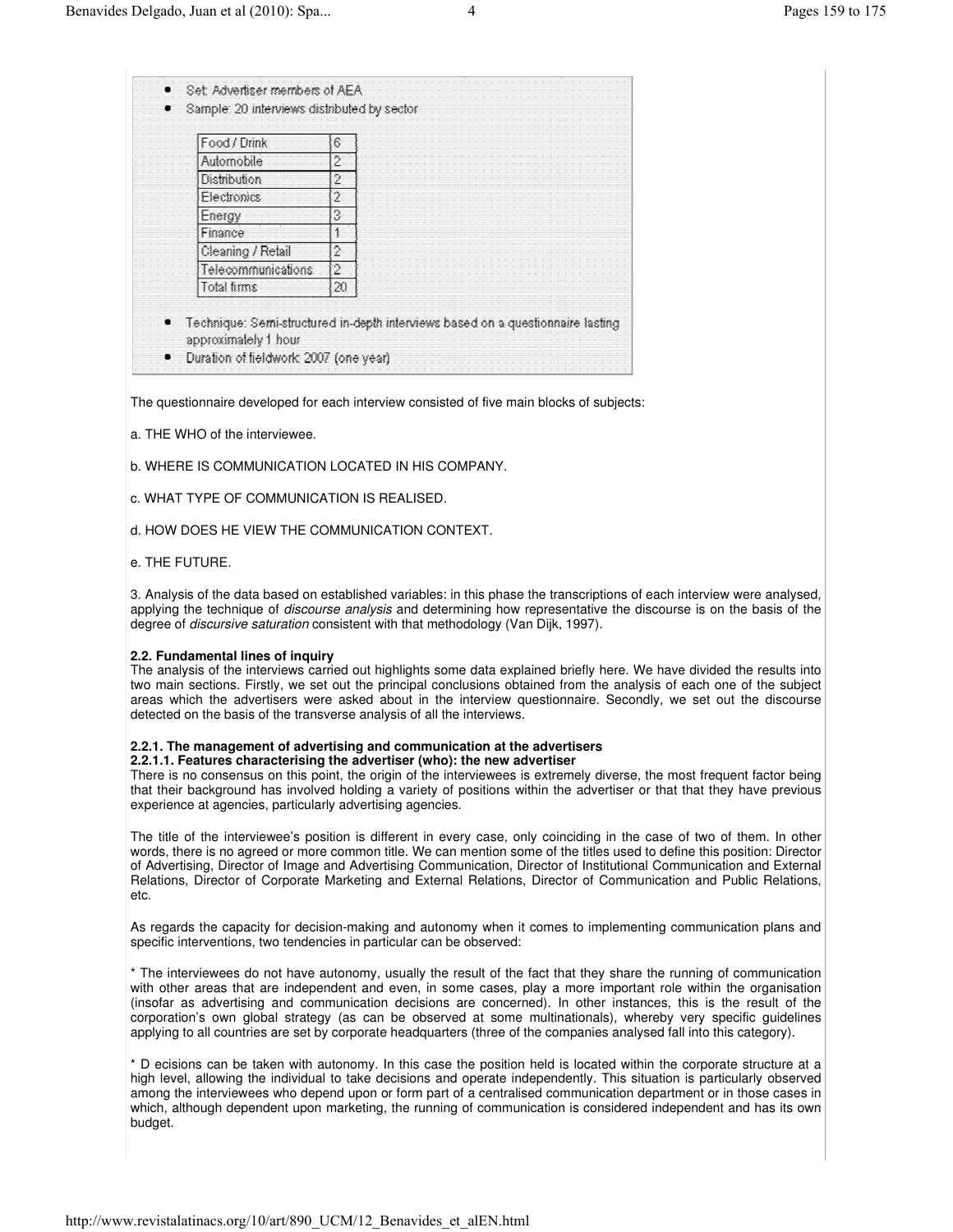## **2.2.1.2. Where is communication located within the company?**

In the majority of cases the job of advertising operations is dependent on marketing (except in those companies, three in this study, in which the interviewees work in a centralised communication department). However, there is no clear structure, the organigram in place is different at each one of the advertisers and is adapted to:

- the productive activity of the company concerned,

- its scale (national or international) and

- the importance played by communication in that company.

What can, however, be clearly observed is that the handling of communication in the company reflects a fragmented structure, meaning that different departments or areas of management within the company will be dealing simultaneously with the same issues albeit from different points of view (specialising according to product lines, communication areas, tools of commercial communication, etc.).

"…it is very common that within the marketing departments it is the brand managers themselves who deal with communication of the product. I'm not saying that … there are, which don't work well. From that point of view, in fact, I think that there are examples of brands, major brands, with good communication which are managed by the director of marketing … but obviously as far as I'm concerned the ideal situation, partly because of my professional background, is … for me to concentrate on the field of communication, isn't it?"

"we pick up the baton and, with a designated budget and marketing objectives, we establish what the best communication strategy is".

"The objectives, the target public, the techniques, the methods, even the budgets are different in each business division".

The relationship with other departments is not always clear and sometimes even reveals rivalries, particularly where the marketing department is strong. In such cases, each brand manager will aim to run the communication of his brand.

Whenever other points of reference in the communications industry are referred to (agencies, consultancies, etc.) the advertiser considers that he has taken on a larger role and specialisation in managing the communication of his company in recent years and therefore no longer delegates all the strategic decisions to others. The extreme of this position is reflected by one of the advertisers interviewed who defines his company as an "atypical advertiser" and this is because it has integrated an advertising agency into its actual structure and even has its own departments of production.

Although most do not carry out such an all-encompassing role, it is nevertheless normal for the advertiser to become more involved in advertising and communication decisions but engage the services of different firms to assist him in this task. Three types of collaborator can be particularly identified in this regard:

\* Advertising agencies. Many of these are dominated by "creative agencies",highlighting the fact that, compared to the integral services which these agencies provide, the advertiser's perception places most value on creativity in the strict sense. The advertisers also tend to define them as structures with little dynamism or flexibility as regards their needs, generally associating them essentially with advice on conventional media. The advertisers usually work with several at the same time or hold occasional tenders to select the most suitable one.

"… there's an agency for everything … the creative ones are obsessed with the spot and don't pay any attention to unconventional media … you always need at least four agencies …"

"The agencies are trapped in their own // web which they have spun themselves, they no longer have the capacity //, I mean, look at this way, they have a model which continues to work for them but which they themselves realise doesn't have a future, doesn't have a future. Because they have competed in a series of things, they have // they've gotten into a muddle and now they can't solve it. I mean, I think that right now you would have to get rid of everything and start from scratch. But of course, how do you start from scratch?"

"yes, the creatives get the briefing. The person from accounts looks at it and the creative. The creatives will leave out the people from accounts if //, they don't need them . They don't have time and so on, so sometimes it suits them to say 'run and tell him' but they ignore them as much as they can …"

"… the creative agencies are the same ones there's always been … the media agencies are more integrated"

\* Media agencies. These are highly valued and perceived. They represent a source of innovation and consultation for the advertiser as regards new tendencies and creativity in the media.

"Search for creative ideas, innovation, based on the media".

"Media agencies are supporting a huge amount of information, with extreme rigour"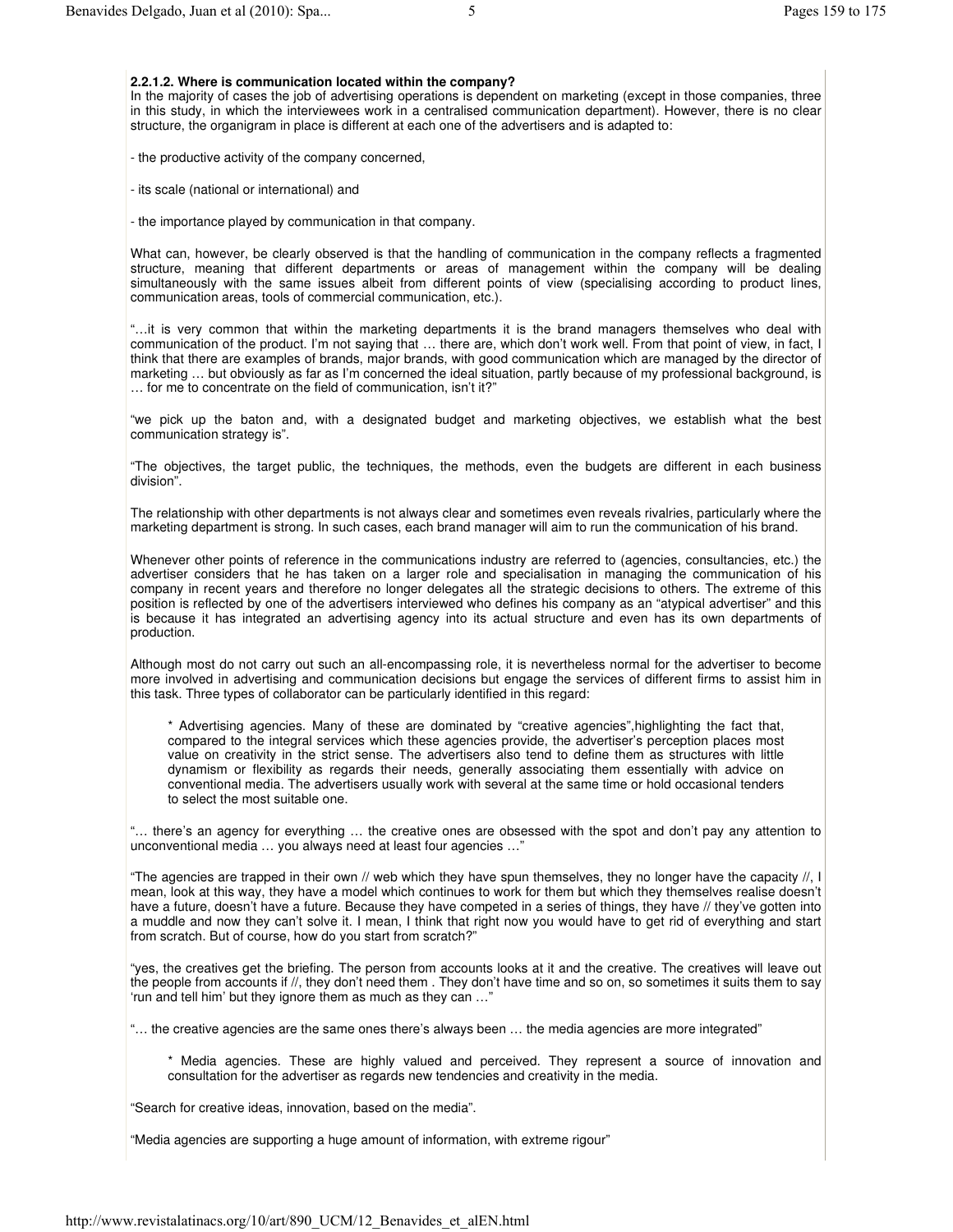\* Specialised agencies. The advertiser will very often contact these firms in order to complement his communication campaigns because he understands that they provide the company with a more specialised and flexible service than the full-service advertising agencies.

"they help us a lot (referring to full-service agencies) in audiovisual communication, in the press and in the radio, outside, less, they don't like that as much, and in BTL, zero. In fact we have everything with smaller agencies because the big ones, the thing is // you say to the big players that they have to do a publicity poster or practically a page in a newspaper and // they just don't do it for you. So, it's just a nightmare and a torture and you pay a massive fee for that service which then they don't give you. It's a lot cheaper, more flexible and they take care of you a lot better the much smaller BTL firms".

### **2.2.1.3. Type of communication undertaken by the company**

The advertiser places greater importance on the brand as opposed to the product and tends to associate it with emotional factors. This is a tendency acknowledged by all the interviewees. However, while some state that they have been doing this for some time, others admit that they have only recently started to link their brand with emotional factors.

"… we have started with conceptual values, but still not much …"

"The fundamental asset we have are the brands, the perceptions".

Perhaps the area in which the above assertion needs to be qualified is in the food and distribution industries. In these cases, the brand is particularly associated with products or services provided by the company.

"Our communication is more promotional than based on the brand"

"we don't want to conduct those kind of campaigns that nobody can understand, our advertising is highly informative" "The greatest value that the actual products have as such is the brand they bear"

All of the advertisers in the study say they use conventional and unconventional communication tools. Despite doubting the effectiveness of the mass media and not considering them to be an effective formula for addressing their audiences, they all use these media and understand them as an indispensable tool for "creating an image" and "creating a brand" (they particularly single out television). To a certain extent they accept this lack of effectiveness as the lesser of two evils and realise that they need to be present in these media because the other advertisers are there and because, moreover, they continue to be an excellent formula for reaching a wide audience.

"If we use conventional advertising it's out of inertia and because we're still afraid of the new …"

"the television campaign, which is always a bit like the point of entry for any message which you want to bombard the population with".

As a way of counteracting the saturation of advertising spaces in the conventional media and attempting to capture the attention of the different audiences, the advertisers are electing to use unconventional formats in conventional media, which give them greater relevance and notoriety (infomercials, mentions, internal ads, morphing, false cover pages, etc.). It is in this respect that they see the media agency as carrying a consultative and advisory role much superior to that of the advertising agency.

They all agree in the view that unconventional media reach a audience more directly, but the advertisers use them less. The most frequent media mentioned are:

- \* Events
- \* Promotions
- \* Direct marketing
- \* Sponsorship

\* Internet despite the fact that within the industry it is considered a conventional medium, it is cited by some advertisers in this category.

"Traditional advertising, as it has been understood until now, is in crisis … I think more and more you have to go in the direction of greater segmentation. You have to segment the mention really well, know who to target it at, choose the audience …" "There are more tools, more media".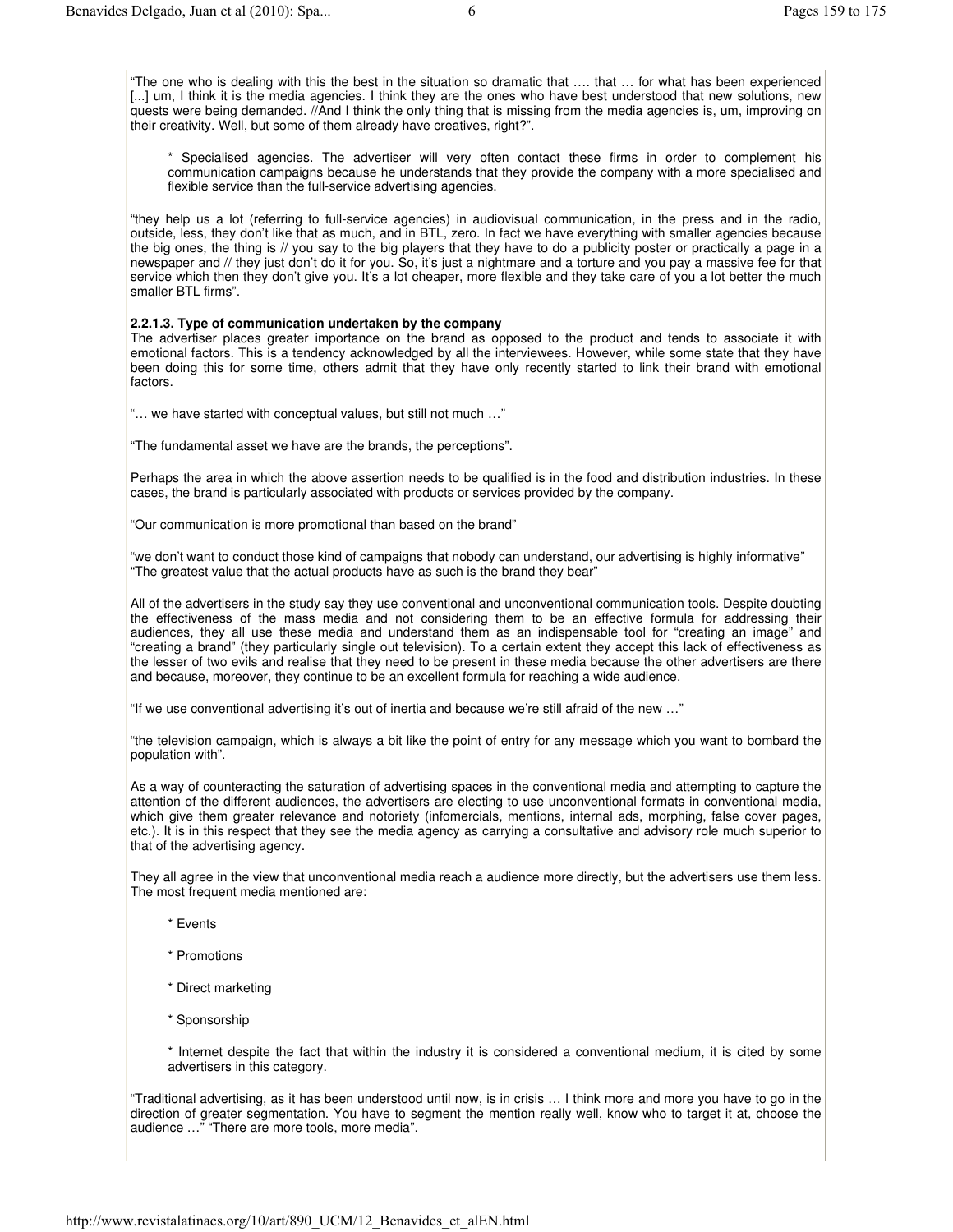In some cases the means of measuring the effectiveness of campaigns undertaken in unconventional media is questioned:

"the problem with these alternative forms of advertising is that it's difficult to evaluate their effectiveness"

"The mass media have the advantage of notoriety and the disadvantage of segmenting very little and the media which segment then waste or don't exploit the aspect of notoriety, the noise which we companies need today, whether we like it or not, which the mass media have".

Corporate and internal communication is not managed directly by the interviewee. Internal communication tends to be run by the Department of Human Resources and corporate communication is usually associated with areas such as the Department of Communication Management, External Communication or Institutional Relations. At seven of the interviewees the latter is particularly associated with Public Relations activities. As can be seen, the different areas in charge of communication in a company tend to be separate and in many cases depend on different management departments, having no relationship with one another. In fact, in most cases the interviewee is not familiar with the initiatives or campaigns being carried out by these areas.

Finally, in this section the central role given to audiences must be emphasised. In this regard, there are two ways of understanding the idea of "audience" and the relationship established with it:

Communication in the widest sense: from this point of view the corporation understands that everything that it does is communicated and aimed at the consumer but also other audiences with whom it has a relationship (stakeholders). The management of widely varying aspects is considered relevant (customer service, products, brand management, internal communication, etc.).

"we have always tried to ensure that communication activities are coherent when it comes to sending messages to all groups"

"… So communication is everything and communication is therefore the way we behave with people, our personality, in other words, wearing a tie, not wearing a tie …"

Commercial communication: particularly focused on dialogue (as opposed to the monologue which used to be the case) with the consumer. It is therefore a form of communication to aid marketing and especially aimed at customers.

"The customer is practically the only benchmark"

"it's no longer a question of simply sending out a message, it's about having a dialogue with the consumer. And dialogue means that your opinion and your voice count as much as the consumer's, … if not more than the consumer's, because in reality the person with an interest is you".

"we have a duty to respond to what the consumer is asking for".

### **2.2.1.4. The communication context**

The advertiser in general conducts various studies analysing competitors, the consumer, etc., but all of these are focused on obtaining better knowledge of the environment with a view to directing commercial and advertising activity.

"… we start with in-depth research of the sectors of the public and increasingly look more towards the stylists, opinion formers … before television … because they enable a suitable ranking for reaching the consumer … whoever stays with classic advertising isn't doing well".

The advertiser does not, however, have a point of view about his company's position as advertiser and is usually unaware or pays little attention to other advertisers. In this sense, it can be concluded that there is no self-perception of a group with shared problems and challenges.

"… industry itself doesn't know what it has in its possession … it's guerrilla warfare"

There is a certain amount of scepticism about the effectiveness of measurement formulas, especially because of the exponential increase in media supply in recent years (particularly in television, but also in new media as previously pointed out above) which make the advertiser's media planning strategy vastly more complex.

"There is a pretty major debate about how to evaluate the different media, which are so different".

"we will have to change the form of purchase" (referring to the increasing number of television channels)

"I think that the media are going to have to evolve massively … the television channels, right? // um [...] we really have, I mean, um so many of us advertisers, the impression that they are making fun of us"

If we analyse the opinions of the interviewees in relation to the notion of effectiveness, we can note three points of focus or different forms of understanding this: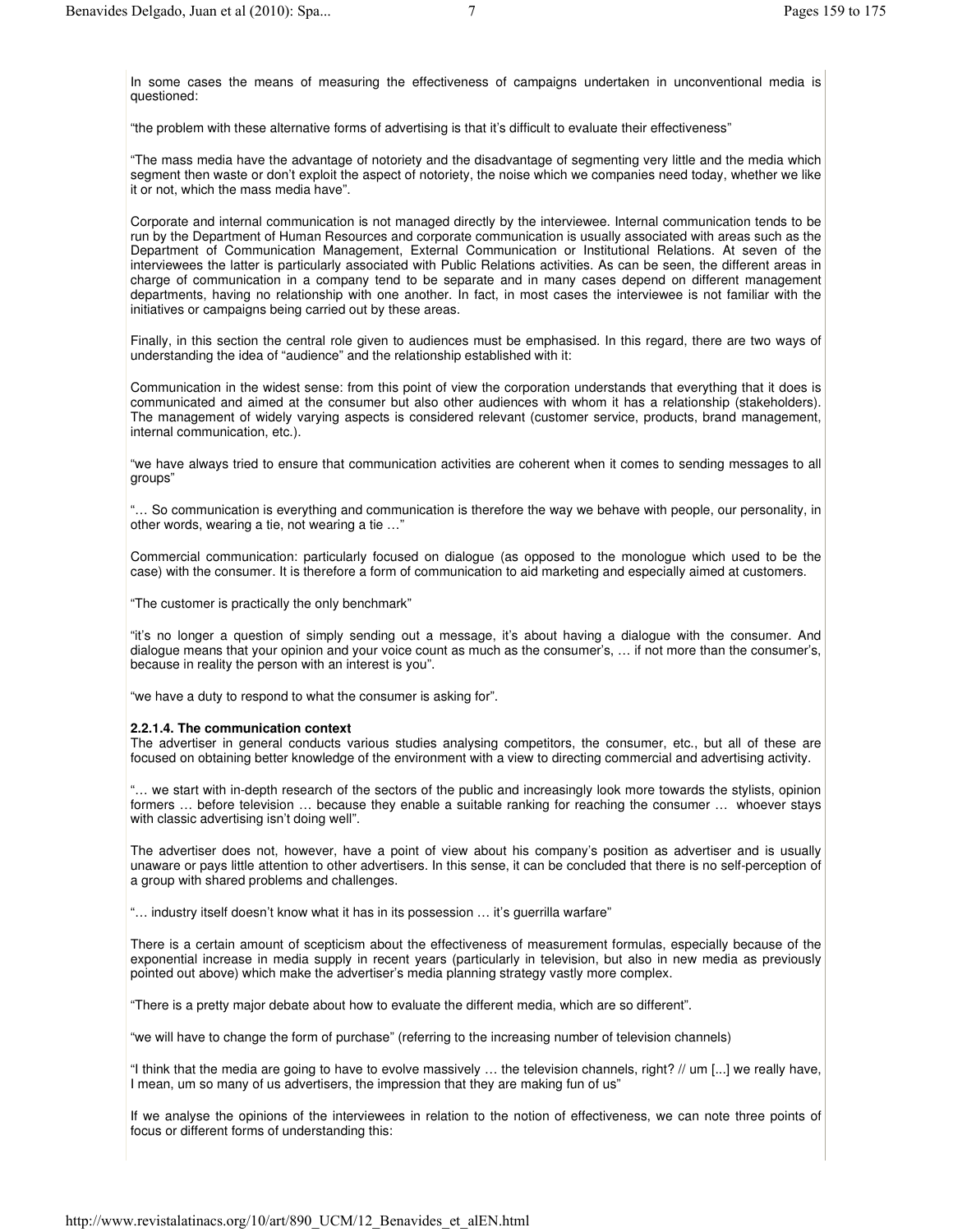The effectiveness of advertising is related to the sales achieved.

"People continue to give priority to creativity rather than accountability. Creativity is in decline".

A connection is made with the results of notoriety and image studies.

"There is no evaluation of communication sales. All the trackings we have relate to image, how to improve the image".

The belief is that the effectiveness of advertising is based on obtaining notoriety that translates into sales. This last position is thus a combination of the previous two. Creating a strong brand allows one to achieve growth in the business line (Apple is cited as an example, with a small market share due to its product specialisation, but which, with the launch of the iPod, aimed at a wider public, has enabled it to grow).

As regards a diagnosis of the current situation being experience by agency and advertiser, all those interviewed support the specialisation of the advertiser and argue for a more active role to be taken by the agency (in particular, the advertising agency). They particularly call for exploiting the creative and strategic aspects (planner).

"it's really an opportunity and in my case, I for one see it like that, for us, from within the advertiser, to take control of the [...] of the brand".

"the market dynamic, including, I think, the dynamic of the advertisers themselves we have been responsible // that all of this has split up, right, and have caused the agencies to become providers of a very narrow vision of very specific things, so, at the end of the day what mattes to the agency are the ads and to someone else it's direct marketing that matters, and to the next person something else, whatever, and then another person and so on. So we have split it all up in such a way that it's extremely difficult to make it coherent. // They aren't any providers doing this for you".

They perceive a high level of saturation in the market both because of the competition between the companies themselves and the saturation of the mass media. This makes it considerably more difficult to achieve notoriety and become a relevant brand for the consumer.

Their discourse is generally extremely conservative and not very critical of the system and the structure adopted by their own department within the company. They do not put forward alternatives or suggestions for change.

"the building is built the way it is and we can do what we can but no more, right?"

# **2.2.1.5. The future**

All agree in identifying that at present a series of important changes is occurring which will continue into the future. The aspects most singled out in this context are:

- Importance of the consumer

- New technologies understood as an opportunity for using new media and developing forms of communication that allow corporations to reach their audiences.

"We are witnessing not the beginning but in fact the continuation of a small revolution or a particularly strong evolution of many aspects in which the two the fundamentals, in my opinion, are the new consumer and the new technologies and … maybe they aren't two different things, but one and the same … two different aspects of the same thing".

"… all this technology, I think, is going to provide us with a multitude of alternatives, opportunities to improve our communication with all consumers".

Within this tendency it appears clear that the consumer will adopt an increasingly more active role. This makes it necessary for the advertiser to look for new formulas of communication based on dialogue and which allow the segmentation into different publics, who demand a more individualised and personal treatment at the same time as rejecting the current saturation of advertising.

"we want to establish relationships with consumers … we hope this will be two-way in the future …"

In some cases these decisions appear to offer the consumer the chance to use his own means of expressing himself by making use of new communication channels such as the internet or mobile phones.

"Right now the best thing you can do is leave things in his hands … the best weapon of persuasion is that the consumer himself is the one who talks about you, the one who makes you go VIRAL on the internet, the one who sees your audiovisual messages in YOUTUBE and sends them to his friends".

In this constant process of change and adaption, innovation and creativity become fundamental values for the advertiser. For this reason the advertisers considers them as necessary in their daily work and demands them of the other agents in the advertising system (advertising agencies, media agencies, mass media).

"we look for creativity, innovation and notoriety"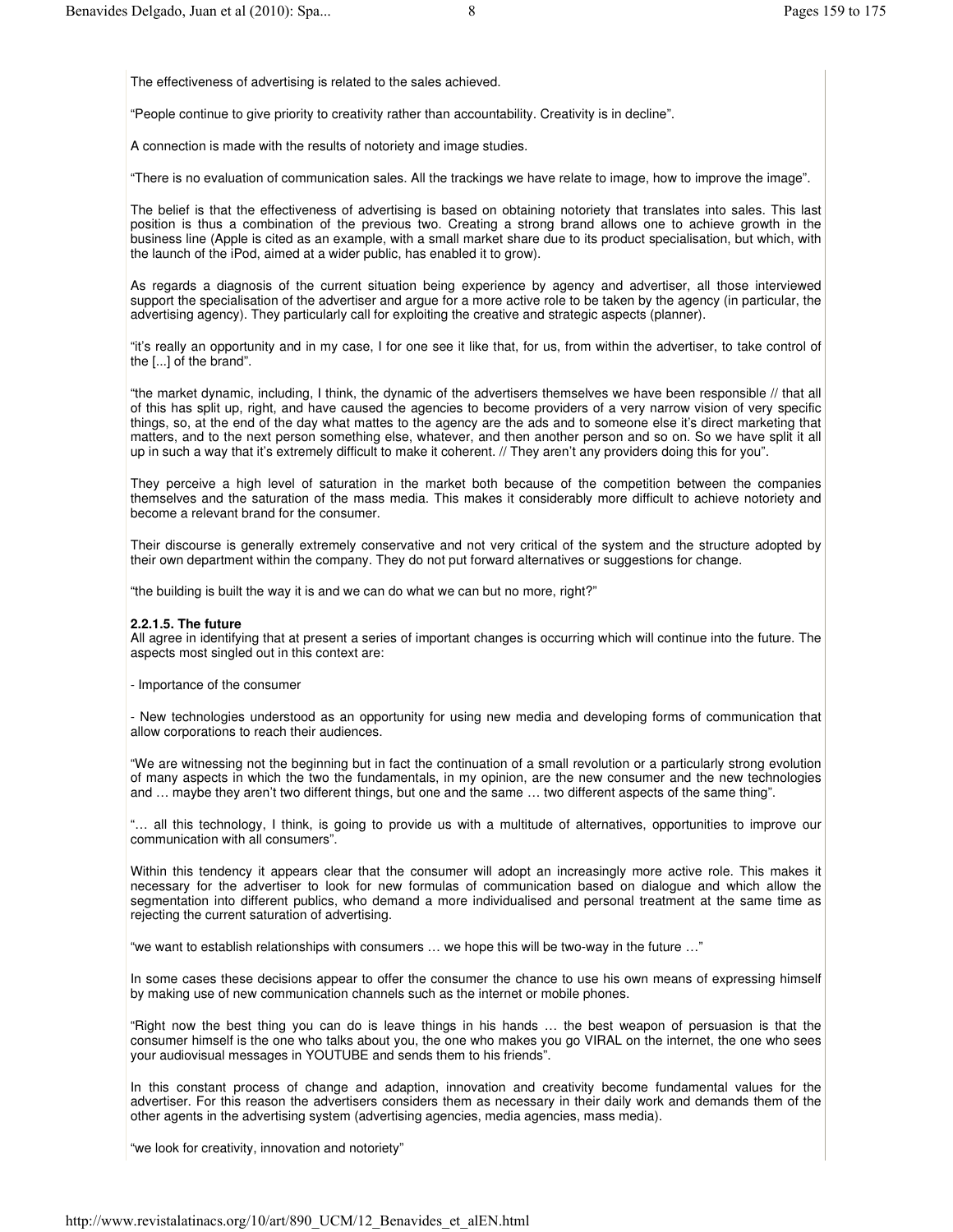"Market … extremely complex … very difficult … quickly changing as well, where the ways of doing advertising, producing communication, establishing contact with the consumer are changing at a rapid pace. And where as well new formulas are appearing every day and perhaps the fact of being new … is being rewarded … like a value … since every day we have to be trying to invent something new ..."

Moreover, in this relationship with its providers, especially in the case of advertising agencies, the advertiser demands greater adaptation to his needs.

"we have moved from a situation in which collaborators, um … could be used for everything, to one in which we have been increasingly demanding greater specialisation, right [...] um ... but now can't use everyone for everything. // There are … a lot of agencies which have taken years to grasp this, I think there are still some at the stage of understanding this and of … let's say, adapting themselves to the real situation of the advertiser, you see"

### **2.2.2. The advertisers' discourses**

The analysis of the interviews shows four ways of understanding and articulating the practice of communication by Spanish advertisers (see Table 2). It is important to point out that these are not exclusive modes of understanding communication nor do they form sealed compartments, but rather that one form of conceiving of and understanding advertising predominates in a given advertiser's language, although this may share certain features with other discourses (the term "discourse" is applied to these different languages for the purposes of this research).

Table 2. The advertisers' discourses

- Discourse of the brand as product. the marketing of brands. ■ Discourse of the advertising brand: the brand as a relationship space.
- Corporate discourse: the value of the brand.
- **Discourse of contradiction and uncertainty.**

*Discourse of the brand as product* (the marketing of brands) represents the discourse most linked to the commercial plane of brands and for that reason appears represented in parallel with the *corporate discourse* (the value of the brand), which is more focused on handling communication as a whole. Between the two of these is the *discourse of the advertising brand* (the brand as a relationship space), which, from an intermediate plane between the commercial and the corporate, sees the essential objective as securing a direct and everyday relationship of brands with the consumer. Cutting across all of these is a type of *discourse of contradiction* (see Table 3).

Table 3. Main discourses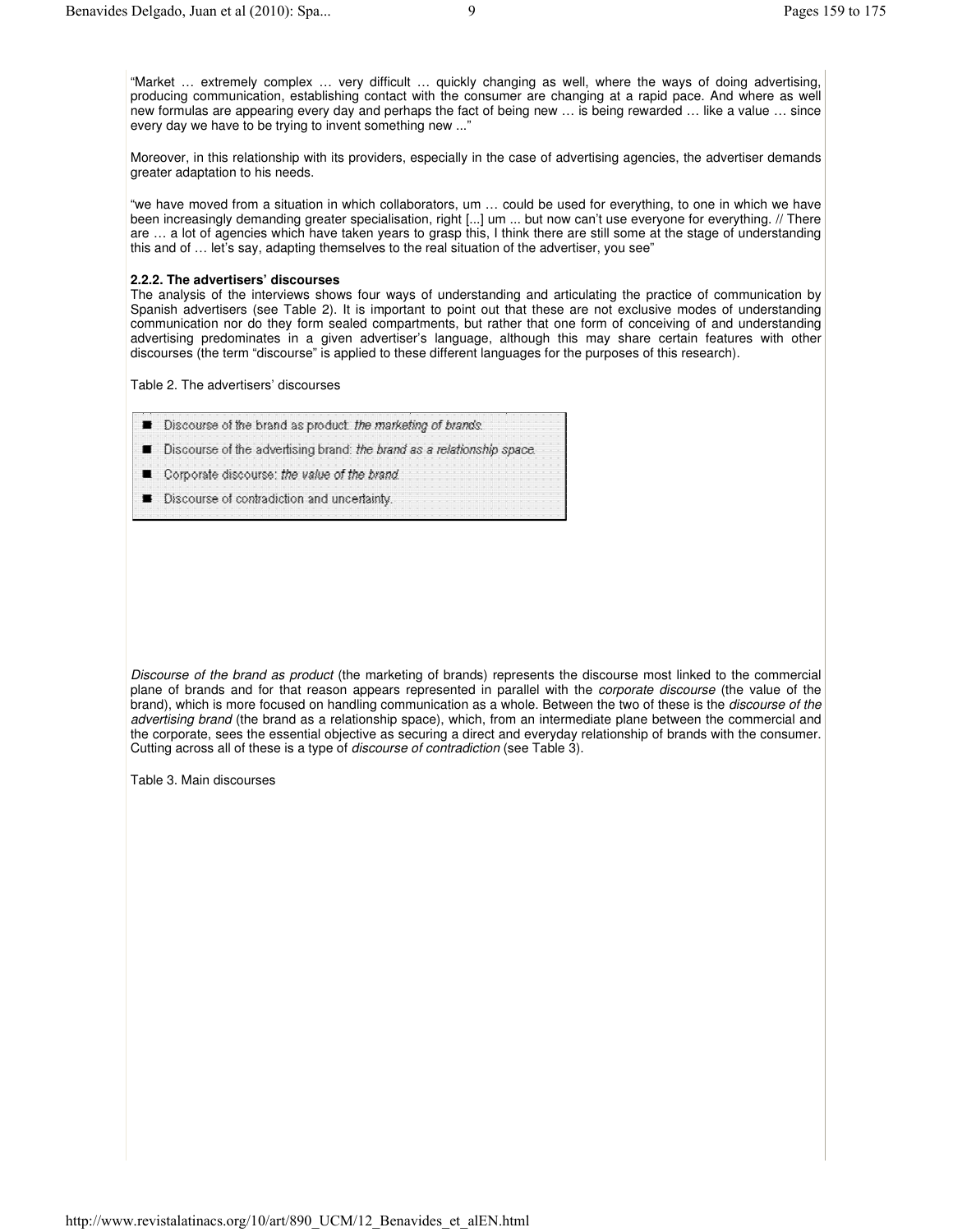

Source: the authors.

### **2.2.2.1. Discourse of the brand as product: the marketing of brands**

This discourse, designated as *marketing of brands*,is the most recurrent one among those advertisers who see communication as a tool serving their products. It is the most conventional view of advertising in which the brand's values are associated with the nature of the product or service being offered. It is a discourse which is highly conditioned by the industry to which the advertiser belongs, given that industries such as food, drinks or beauty and hygiene, among others, are strongly characterised by the features and distinctive qualities of the product.

Seen from this perspective, the consumer becomes the sole point of reference for the corporation, but essentially for the purpose of creating and innovating in products and services and less so in terms of managing the corporate brand. Market research is the crucial means of identifying new needs and use of products, and for adjusting marketing policies by personalising what is being offered. Nevertheless, the *value* remains focused on the product/brand and not on the customer. The communication handling of brands revolves around the value of the product, thus bringing us towards the concept closest to transnational marketing, the marketing of "brands".

"The commercial element is the only thing that matters to us and so the customer is the sole benchmark"

This view generally corresponds to those advertisers at companies whose *organisational structures are typically market-oriented*, which have marketing and advertising directors, and in many cases, positions such as that of brand manager, product manager, etc. The internal organisation corresponds to a model built around the products and brands. In this organisation, the marketing and advertising departments appear highly differentiated and even removed from new departments of communication or institutional communication more associated with the area of human resources.

In terms of the type of advertising communication undertaken, large-scale advertising campaigns are carried out in which conventional media continue to take up a significant part of the advertising budget with the objectives of maximising coverage and notoriety for the targets*.* The use of BTL is part of the strategies, but more as a means of support to obtain the defined objectives in advertising plans.

### **2.2.2.2. Discourse of the advertising brand: the brand as a relationship space**

This is the most common discourse among the advertisers interviewed and is also that which generates the most uncertainty and which appears to characterise the approach in the future. The keys to understanding this vision of communication are determined on the one hand by the management of the brand based on its emotional values, and on the other, by the ongoing quest for brand experiences with the consumer. Unlike the previous discourse, the brand's values correspond to the emotional and not rational plane of the product. In this way, the brand projects its values towards consumers, attempting to generate points of contact inside and outside the media and in ultimately generate "engagement" with the brand. In other words, the brand is part of the daily lives of its customers because

"… the brand is different for each person, because it is built in relation to the experience of each one of them. The aim is to try to make the brand experience cumulative".

"The key is that the brand is ultimately part of people's lives in an absolutely natural way".

In this discourse, the customer is the central factor, even over and above the product's own value. We are dealing with a vision close to the philosophy of relationship marketing in which the value of a customer's life is enhanced whereby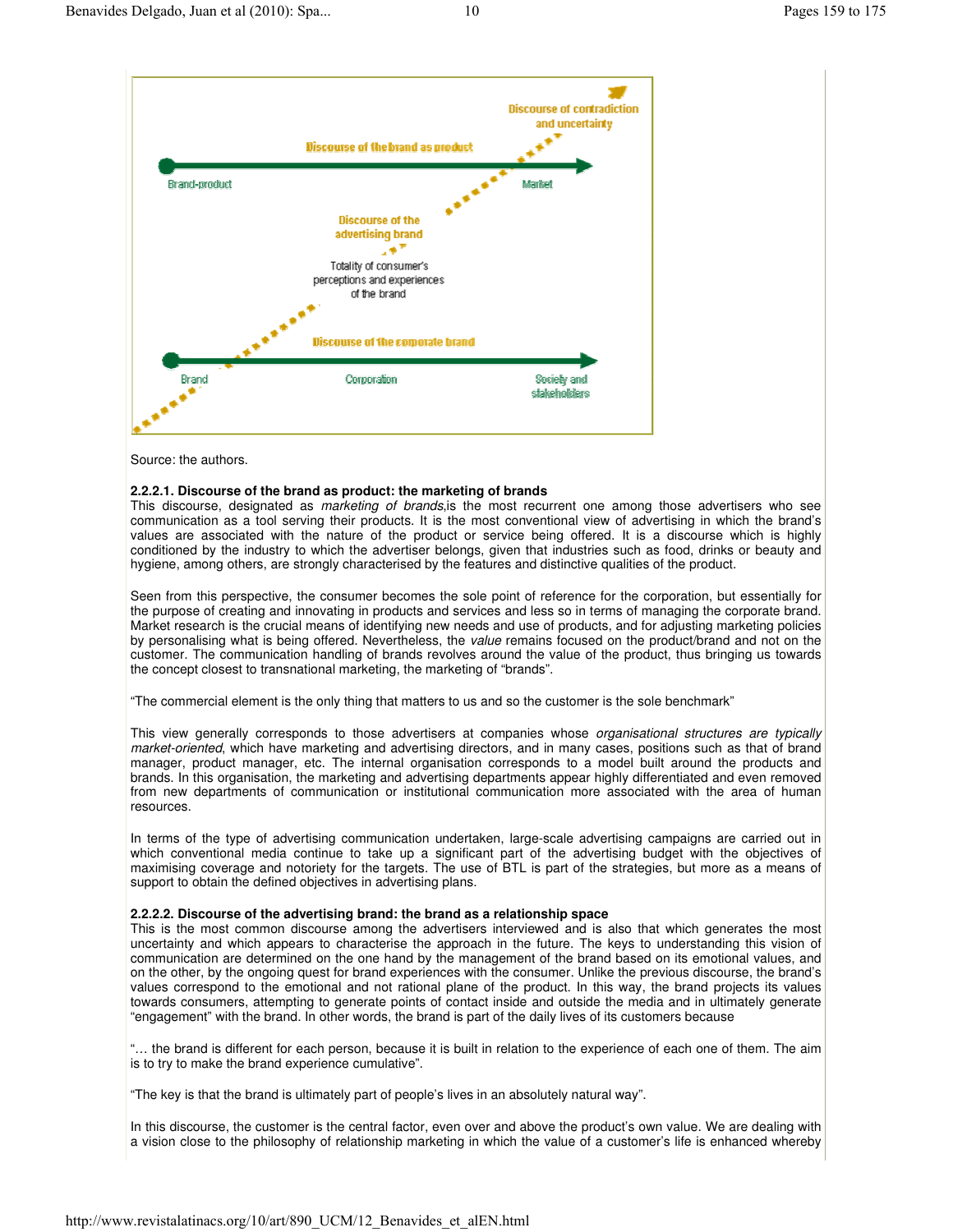advertising communication works towards this objective using all media, channels and available forms of communication, no longer aimed at the target*,* but at the consumer as an individual subject.

Controlling the brand strategy is perceived as the advertiser's responsibility, who by means of integrated media strategies seeks to generate the maximum number possible of points of contact with the consumer. However, despite the fact that the strategies are planned and designed by the advertiser, the latter is aware that the consumer has changed radically and is now capable of constructing the brand from new spaces outside the advertiser's control (new concepts such as the blogosphere*,* viral marketing, virtual communities, word of mouth are included here). The new technologies have accorded to the consumer an active role in the definition of the brand going beyond the advertiser's strategic objectives and considerations. This fact creates huge uncertainty in the discourse of advertising executives, who only understand research based on the consumer's behaviour, his media habits and lifestyles, which allow the risk in managing the brand to be reduced and thus counteract audience fragmentation and achieve an appropriate degree of personalisation.

This uncertainty on the part of the advertiser affects other spheres of the communication management such as:

- The lack of adaptation of standardised systems for measuring the effectiveness of campaigns and of the ROI generated by the new relationships of the brand with the consumer in new media and technologies.

- Advertisers doubt the capacity of agencies to develop global strategies. They call into question their positioning as "integrated specialisation".

- Conversely, advertisers place greater trust in media agencies since these offer them short and medium term results and the capacity to generate integrated strategies.

In other words, based on these relationships and as stated explicitly in various interviews, the advertisers at present place more importance on the integrated media strategy than on creativity as such. It has become essential "to reach" consumers –media– over and above even the message and the values conveyed. This concern reflects the situation of profound transformation in the advertising market due to the changes in the consumer and the media. Media planning has become so complex that the strategic key lies in the support/format and not so much in the message.

This exposition clearly shows the distance between the corporate discourse (brands with ill-defined content as far as the customer is concerned) and the marketing discourse (strongly focused on the customer and the product/brand). Both versions proceed from distinct communication approaches and different departments of the company (marketing department vs. department of corporate communication, reputation, etc).

In this discourse, the corporate element is understood in two ways: as periodic campaigns of CSR, internal communication and media relations "*which are run by other departments*"; or from a commercial approach in which these types of campaigns are another means for successfully maximising the points of contact between the brand and the consumer.

#### **2.2.2.3. Discourse of the corporate brand: the value of the brand**

The third position is that of those advertisers interviewed who handle communication understood in a wider sense, whereby it is understood that everything the company does communicates and these actions are aimed at the consumer but also at other publics with whom it has a relationship (stakeholders). Thus, as well as commercial messages, the management of extremely diverse aspects is considered relevant (customer service, products, control of the brand, internal communication, etc.) to confer upon the organisation a unique and uniform meaning among all its publics:

"We have always tried to make communication campaigns coherent in terms of sending messages to all the various groups"

"Communication is everything and so communication is also the way we behave with people, the way we are …"

The construction of the brand takes place as a process from within the company (Hatch and Schultz, 2008, pp. 12 et seq.). The brand is assigned a series of values of identity which are projected among its various audiences via all the messages and campaigns so that in the way a unified and coherent image of the company is built up and one associated with key concepts in the public domain. The research therefore concentrates on obtaining information about how well adapted the brand's values are to the stakeholderswhom the company is relating to and the extent to which they belong and are accepted by them.

This discourse is extremely determined by the industry to which the company belongs. Companies belonging to industries such as energy, financial services or telecommunications implement this communication concept. Moreover, the handling of communication is carried out by other departments distinct from the usual marketing and advertising departments, in being associated with areas such as the central department of communication or external communication, which are independent and even sometimes play a more important role (as far as communication decisions are concerned) within the organisation. This sometimes entails conflicts between departments. Thus the way communication is run in the company corresponds to a fragmented structure whereby different departments or areas of operation within the company are simultaneously dealing with the same task albeit from different angles.

However, in some interviews a contradictory discourse clearly emerges between what communication management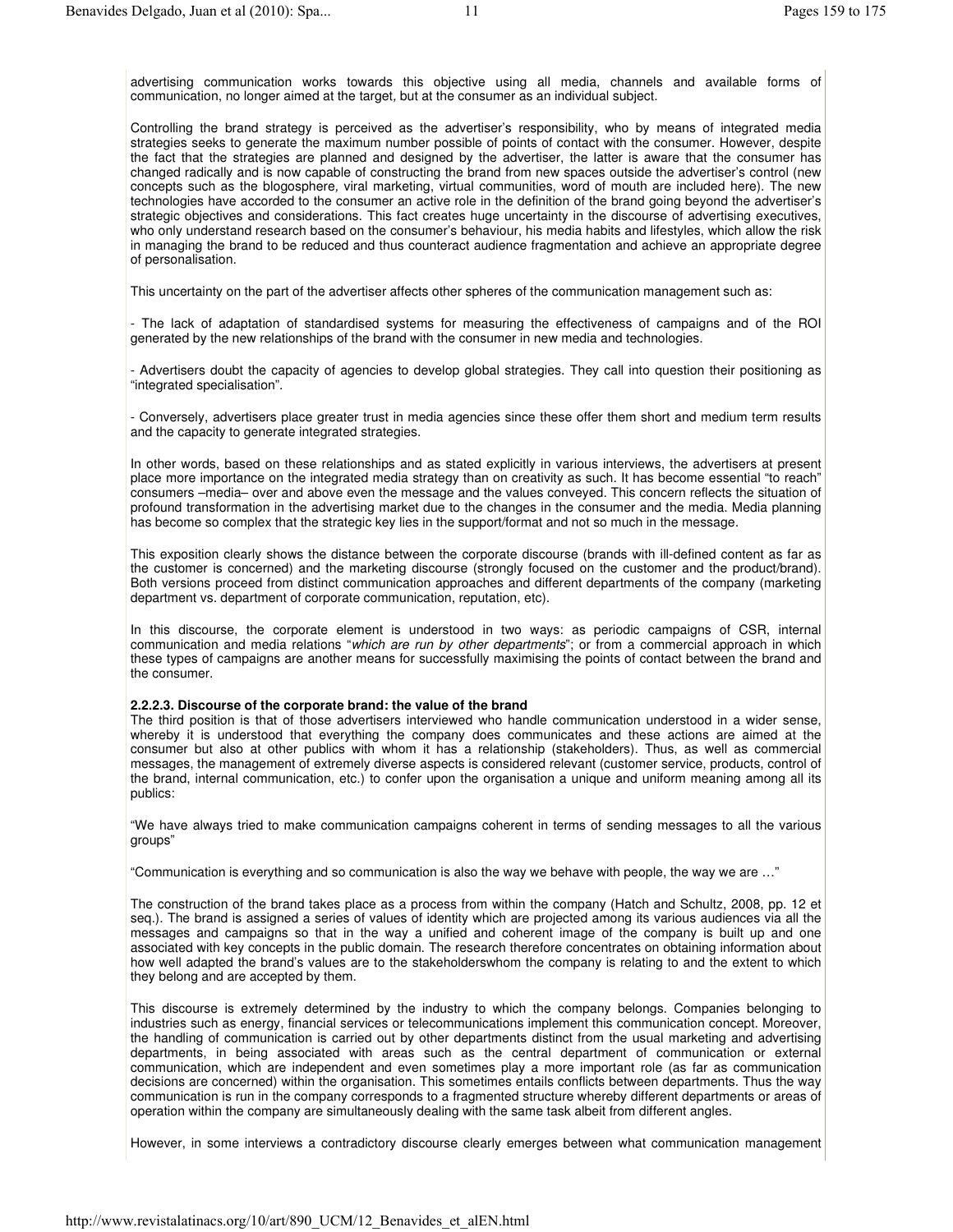### **2.2.2.4. Discourse of contradiction and uncertainty**

This last discourse cuts across all the previous ones, given that each advertiser interviewed sees from his position a series of changes in the market of communication which affects the way he runs communication, his way of dealing with new practices and media and the position adopted in relation to the different agents in the industry. All the advertisers take the view that the new central role assumed by the consumer –more demanding, with a more fragmented consumption and greater choice of media at his disposal– and the explosion of new technologies, with new devices that allow interactivity and the construction of communication by users, are the pivotal points which are destabilising the market and often calling into question the ways of handling the communicative practice and to be assured of the effectiveness of their campaigns.

The uncertainty produced by these changes in the market can be observed in various aspects such as:

- The relationship of the advertisers with communication companies
- The central role which the advertiser has taken on
- The separation between corporate communication and advertising communication
- In choosing the most effective media mix and the present measurement of effectiveness
- The extreme terminological conceptual confusion when referring to the new media
- The central role taken on by the media as regards content
- The contradictions between the brand strategies dictated at international level and the local needs of the brand
- The confusion between the concept and practices of responsibility and corporate action

### **3. Main conclusions and some recommendations**

## **3.1. Conclusions**

The advertisers perceive themselves in the present with clarity and with somewhat conventional communication models but do not see the immediate future with this same clarity; they even question those models (see Table 4).

Table 4. The advertisers' perception of the advertising context



Source: the authors.

With this perception the Advertiser defines his position in the market with clarity which ends up being determined almost exclusively by the communicative strategy targeted at the consumer (see Table 5).

Table 5. Changes in the communication strategies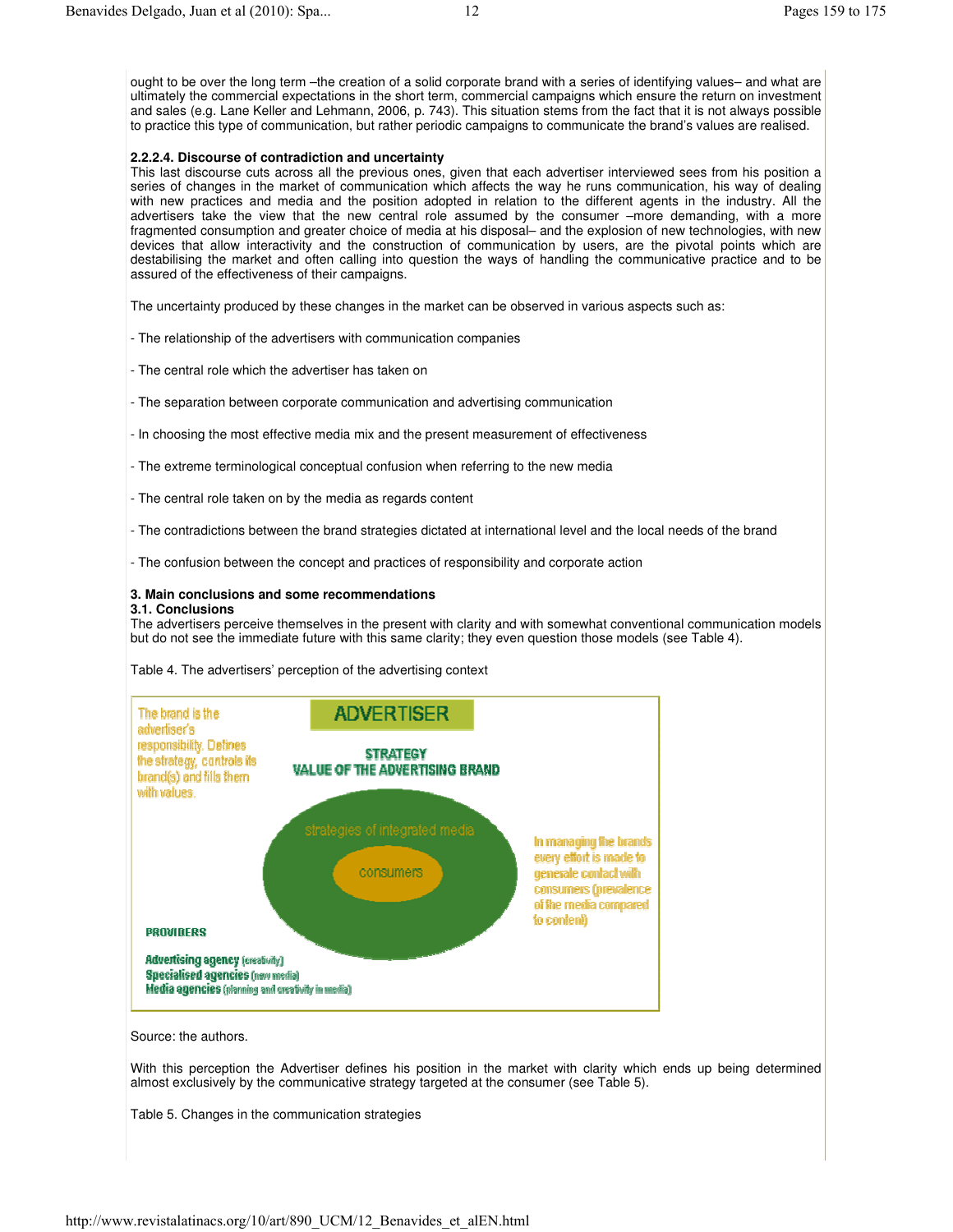

Source: the authors.

Nevertheless, the Advertiser observes certain changes which may change this situation and which presuppose the breakdown of the concept of advertising in its traditional sense; in effect the consumer is taking on a more active presence in relation to the brand, which can even go as far as a certain reinterpretation of the brand from the domains of consumption themselves. In the opinion of the advertisers this new factor may determine a certain polarisation in the values of a brand which is constructed from the advertiser (*brand presence*) and one's own consumption (*brand reference*).

From this double perspective, the advertiser recognises that he is located in an environment of great complexity in which his own strategy and room for manoeuvre ends up being directly determined by the contexts of consumption that may come into conflict with the values of identity of a company and force the latter to make permanent changes. It is for this reason that the Advertiser, who continues to defend first and foremost the value of his brand, understands that in the near future it will be the consumer who will determines the content of its brand and people's own everyday lives will become the space responsible for giving value to objects and forms of behaviour. This is a situation which, if it is true, will integrate the advertiser and the brand into a universe influenced by countless factors which the advertiser does not directly control and which may break the same *directionality* of communication and conventional model of advertising.

### **3.2. Recommendations**

Given all that can be noted in the analysis of the interviews and the opinions adopted by the interviewees themselves, the future may presuppose further changes of greater significance which we believe would affect even the established models for advertising communication (see Table 6).



Table 6. The future of advertising communication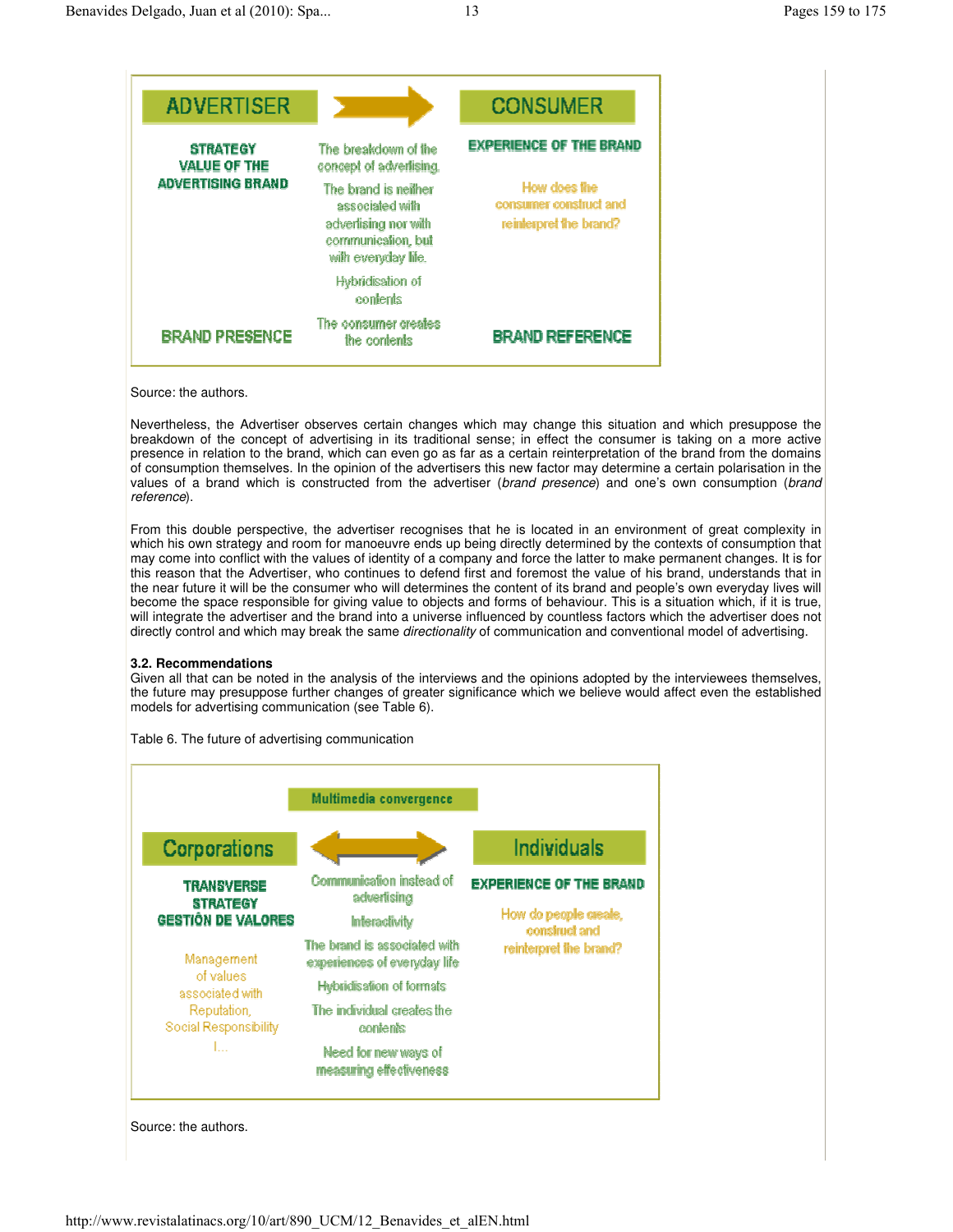Firstly, we understand that the Advertiser is increasingly concerned about the values with which it is identified as a company; and, secondly, the consumer is becoming an individual in charge of consumption decisions, who takes it upon himself to determine *on the basis of his experience (experientially)* what the value of a brand is. This twofold element makes the advertiser become a company which manages values and transforms communication into a complex process of interaction and multimedia convergence.

For this reason, the advertiser sees itself increasingly obliged to manage the values of its brands (whether corporate or product-related), all of this diagonally; in other words, dealing with the different departments in the company and observing integrated communication throughout the totality of its actions. The consumer, transformed into an active individual who takes decisions, is the object of permanent research; among other things because even the content of the brands will begin to be generated in the spaces generated by the processes of interaction.

These two factors explain the change in those providing the communication of the Advertiser and, above all, the change in conventional ways of understanding advertising communication as such. The *interaction* essentially constructs social spaces where the brand is associated with the experiences of everyday life and where the change and *hybridisation* of the formats make advertising communication into a process which always questions its own return to the Advertiser.

This situation forces the Advertiser to redefine an entire set of new concerns which, going beyond the standard ones, begin to be observed in the communication market. In this sense, we understand that these issues are on the table and that the Advertiser needs to make sure that they avoid turning into internal contradictions as regards communicative actions that occur day-to-day.

In the first instance, the Advertiser is above all a company whose economic objectives are increasingly less farremoved from the models of communication that support its actions and whose performance achieves special relevance from the social acceptance of its own image.

These models of communication converge on two main questions: the interactivity of communication takes precedence over the directionality and the notoriety of the brand recedes in importance as compared to the *reputational and corporate values of identity and brand*, which increasingly depend on individuals themselves.

These factors lead to new concerns affecting the nature of the formats and the relationship, already classic, between the investment and the real effectiveness of the communication established.

In the future the advertiser ought to address certain questions related to the company's departmental structure as well as its ways of understanding advertising, the constructions of the messages in conventional and non-conventional media and its ways of understanding and interacting with its different publics. Some of these aspects are listed below:

\* Improve relationships between the company's department of communication and the advertising and marketing departments

\* The Advertiser's advertising is not something isolated and exclusively aimed at the commercial brand

\* In the majority of cases there is no direct relationship between communication and sales

\* It is increasingly necessary to redefine the role and forms of communication used by the Advertiser in conventional and non-conventional media

\* It is important to establish in the company's handling of communication the relationships that are established between the values of reputation and identity and the control of the brand

\* It is absolutely necessary to integrate into the advertiser's communication the experiences of the brands generated in the publics

\* The various publics are extremely knowledgeable of the resources of the media and demand less *intrusive* and more specialised and personalised messages

# **4. Bibliographical references**

Aaker, D. (2008): *Spanning silos: the new CMO imperative*, Harvard Business School.

Abril, G. (1998): "La revolución digital: Individuo y colectividad en el ciberespacio", in *Revista de Occidente*, 206, pp. 59-76.

Alameda García, D. (2006): *Una nueva realidad publicitaria. La generación de valores corporativos en publicidad*, Ediciones Laberinto, Madrid.

Alzugaray, P. (2005): "El sector publicitario hoy. Especialización integrada", in *Telos, 64*, 62-65, July-September, Madrid.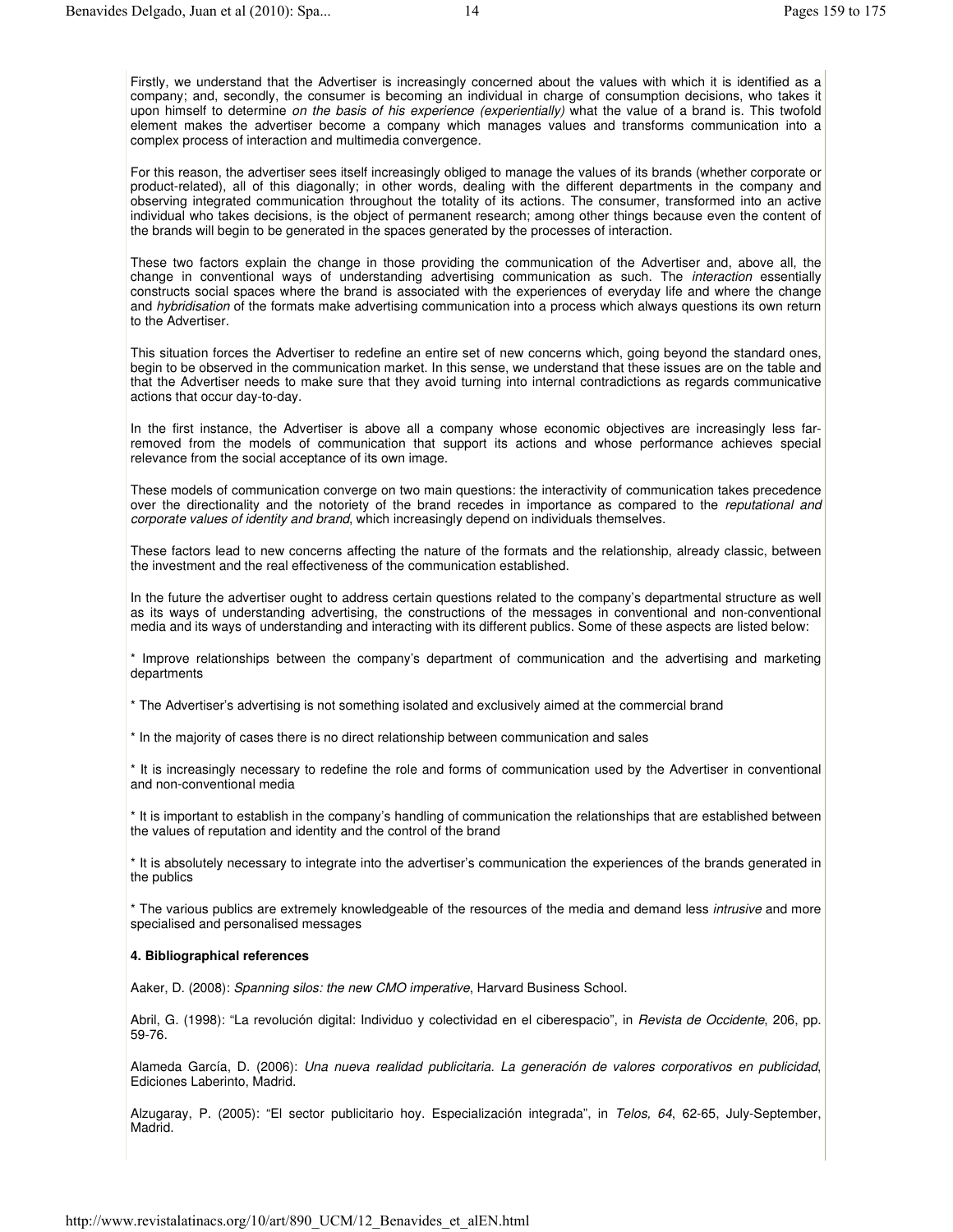Benavides Delgado, J. (2000): "La publicidad y la comunicación en el 2000. Unas breves reflexiones sobre la historia y el inmediato futuro", in A. Laguna (ed.), *La comunicación en los noventa. El mercado valenciano,* Universidad Cardenal Herrera CEU, Valencia*,* pp. 189-204.

---- and Alameda García, D. (2006): "Hacia dónde va la publicidad? En *Comunicación y pluralismo,* no. 0, Universidad Pontificia de Salamanca, pp. 35-60.

---- and Villagra, N. (2009): "Valor de la marca y sus formatos en televisión: ¿utilidad o ineficacia?", in *Actas del I Congreso Internacional Brand Trends*, Universidad CEU Cardenal Herrera, Valencia.

Boschma, J. (2008): *Generación Einstein. Más listo, más rápidos y más sociables. Comunicar con los jóvenes del siglo XXI,* Gestión 2000, Barcelona.

Bravo Navalpotro, J. (2005): "Ante un escenario cambiante, repensemos la publicidad", in *Telos, 64,* 87-92, July-September, Madrid.

Carcelén, S., Rodríguez, C. and Villagra, N. (eds.) (2006): *Propuestas para una comunicación de calidad. Contenidos, efectos y formación*, Edipo, Madrid.

Costa, J. (1993): *Reinventar la publicidad. Reflexiones desde las ciencias sociales,* Fundesco, Madrid. Dahlen, M., Lange, F. and Smith, T. (2009): *Marketing communications: a brand narrative approach,* John Wiley, London.

Fombrum, C. J. (1996): *Reputation, Realizing Value from the Corporate Image,* Harvard Business School Press, Boston.

Fernández Blanco, E. (2007): *¿Publicidad o información? La presencia de la publicidad en los informativos de televisión,* Eduforma, Sevilla.

Fernández Blanco, E., Alameda García, D. and Martín Martín, I. (2009): "Los nuevos vectores de la publicidad: publicidad como contenido (branded content), publicidad como relación emocional y publicidad social colaborativa" in *Trípodos,* supplementary no. 2009, vol. 2, pp. 707-718.

Gil, V. and Romero, F. (2008): *Crossumer. Claves para entender al consumidor español de nueva generación*, Gestión 2000, Barcelona.

Gordillo, I. (2004): "Reciclaje e hibridación en los nuevos formatos televisivos", in Mínguez, N. and Villagra, N. (eds.), *La comunicación: nuevos discursos y perspectivas*, Edipo, Madrid.

Hatch, M.J., and Schultz, M. (2008): *Taking brand initiative. How companies can align strategy, culture and identity through corporate branding*, Jossey – Bass, San Francisco.

INFOADEX (2007): *Estudio INFOADEX de la inversión publicitaria en España 2007*.

Lane Keller, K. and Lehmann, D.R., (2006): *Brands and Branding: Research Findings and Future Priorities* in "Marketing Science", vol. 25, no. 6, pp. 740-759.

Losada Díaz, J. C. (ed.) (2004): *Gestión de la comunicación en las organizaciones*, Ariel Comunicación, Barcelona.

Martí, J. y Muñoz, P. (2006): "Tendencias: El futuro ya está aquí ¿no lo ves?", in *Control*, July-August, pp. 28-31.

Mattelart, A. (1991): *La publicidad*, Paidós, Barcelona.

McStay, A. (2009): *Digital Advertising,* Palgrave Macmillan, New York.

Medina, A. (2004): *Apuntes para un cambio de siglo publicitario,* Cinca, Madrid.

Patton, M. Q. (1990): *Qualitative Evaluation and Research Methods*, Sage, London.

Riesgo Alcaide, A. (2005): "La economía de la publicidad. Generación de valor de la actividad publicitaria a la economía", in *Telos*, July-September, Madrid, *64*, pp. 45-51.

Rovira, J. (2008): *Consumering*, ESIC, Madrid.

Salmon, C. (2008). *Storytelling. La máquina de fabricar historias y formatear mentes.* Península, Barcelona.

Scott, D.M. (2009): The new rules of marketing and PR: how to use social media, blogs, news releases, online video *and viral marketing to reach buyers directly,* John Wiley & Sons, London.